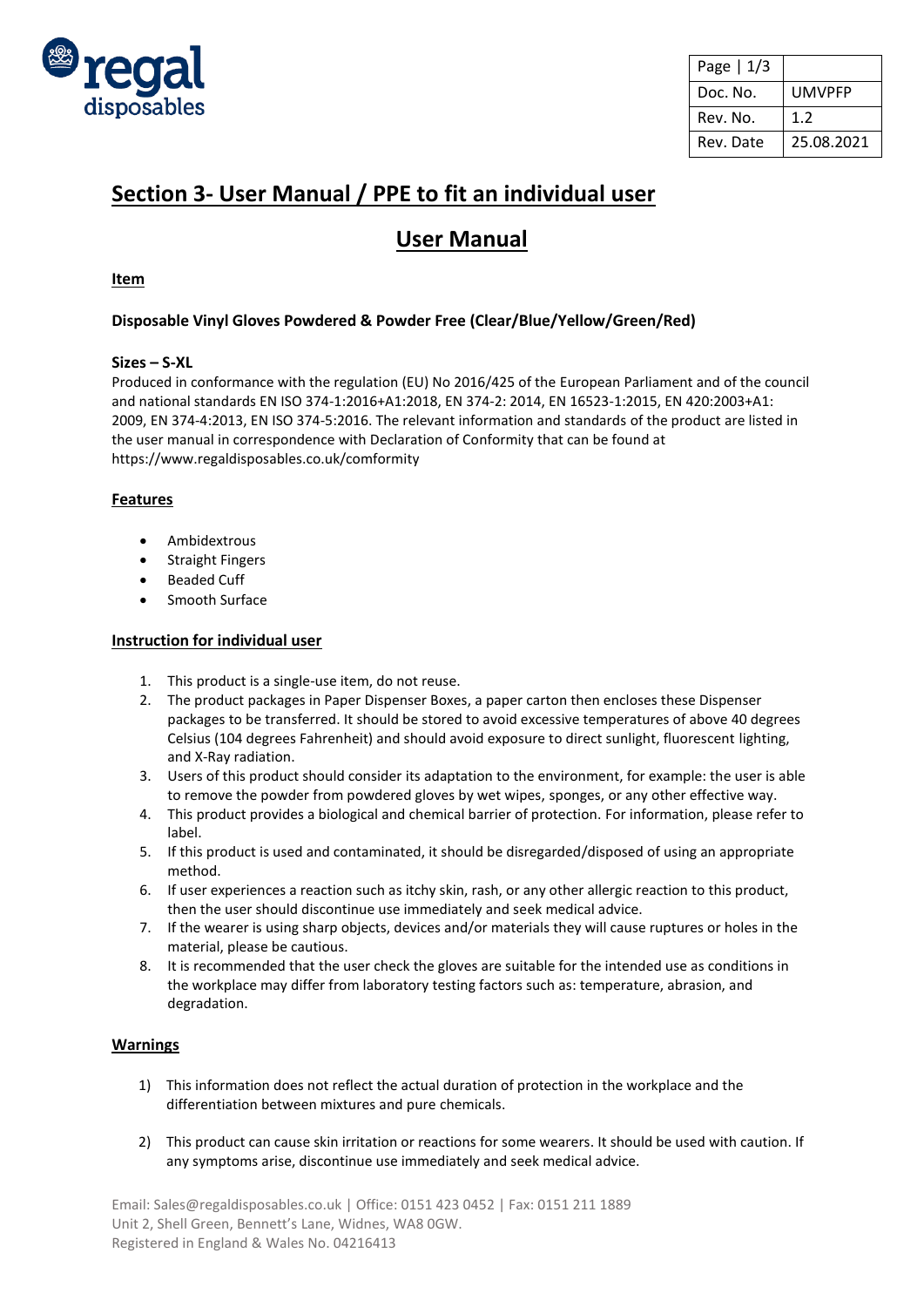

| Page $ 2/3$ |            |
|-------------|------------|
| Doc. No.    | UMVPFP     |
| Rev. No.    | 1.2        |
| Rev. Date   | 25.08.2021 |

- 3) The Chemical resistance has been assessed under laboratory conditions from samples taken from the palm only (except in cases where the glove is equal to or over 400mm – where the cuff is tested also) and related only to the chemical tested. It can be different if the chemical is used in a mixture.
- 4) The penetration resistance has been assessed under laboratory conditions and relates only to the tested specimen.
- 5) It is recommended to check that the gloves are suitable for the intended use because the conditions at the workplace may differ from the type test depending on temperature, abrasion, and degradation.
- 6) When used, protective gloves may provide less resistance to dangerous chemicals due to the changes in physical properties. Movements, snagging, rubbing, degradation caused by chemical contact may reduce actual use time significantly. For corrosive chemicals degradation can be the most important factor to consider when selecting the right chemical resistant gloves.
- 7) Degradation results indicate the change in puncture resistance of the gloves after exposure to the challenge chemical.

#### **Relevant tests through:**

| EN 374-4:2013            | Resistance to<br>degradation | <b>Mean Degradation</b> |
|--------------------------|------------------------------|-------------------------|
| Sodium Hydroxide 40% / K |                              | $-9.3%$                 |

| Measured breakthrough | Permeation        |  |
|-----------------------|-------------------|--|
| time (min)            | performance level |  |
|                       |                   |  |
| >10                   | 1                 |  |
|                       |                   |  |
| >30                   | $\overline{2}$    |  |
|                       |                   |  |
| >60                   | 3                 |  |
|                       |                   |  |
| >120                  | 4                 |  |
|                       |                   |  |
| >240                  | 5                 |  |
|                       |                   |  |
| >480                  | 6                 |  |
|                       |                   |  |

#### Permeation levels are based on breakthrough times as follows:

| EN ISO 374-1:2016        | Protective gloves against dangerous<br>chemicals and micro-organisms | Performance<br>Level | Breakthrough times |
|--------------------------|----------------------------------------------------------------------|----------------------|--------------------|
| Sodium Hydroxide 40% / K |                                                                      | b                    | $>480$ min         |

| EN 420:2003+A1: 2009 |                                        | Pass |  |
|----------------------|----------------------------------------|------|--|
| EN ISO 374-2: 2014   |                                        | Pass |  |
| EN ISO 374-5:2016    | PROTECTION AGAINST BACTERIA AND FUNGHI | Pass |  |
|                      | <b>PROTECTION AGAINST VIRUSES</b>      |      |  |

#### **CE-Type testing through:**

BSI Group The Netherlands B.V., Say Building, John M. Keynesplein 9, 1066 EP, Amsterdam, Netherlands - Notified Body number: 2797

#### Regal Polythene Limited T/A Regal Disposables ・ Unit 2, Bennett's Lane, Widnes, Cheshire, WA8 0GW. Tel: 0151 423 0452 ・ Fax: 0151 211 1889

Email: Sales@regaldisposables.co.uk | Office: 0151 423 0452 | Fax: 0151 211 1889 Unit 2, Shell Green, Bennett's Lane, Widnes, WA8 0GW. Registered in England & Wales No. 04216413

#### EN ISO 374-1 Permeation performance level: